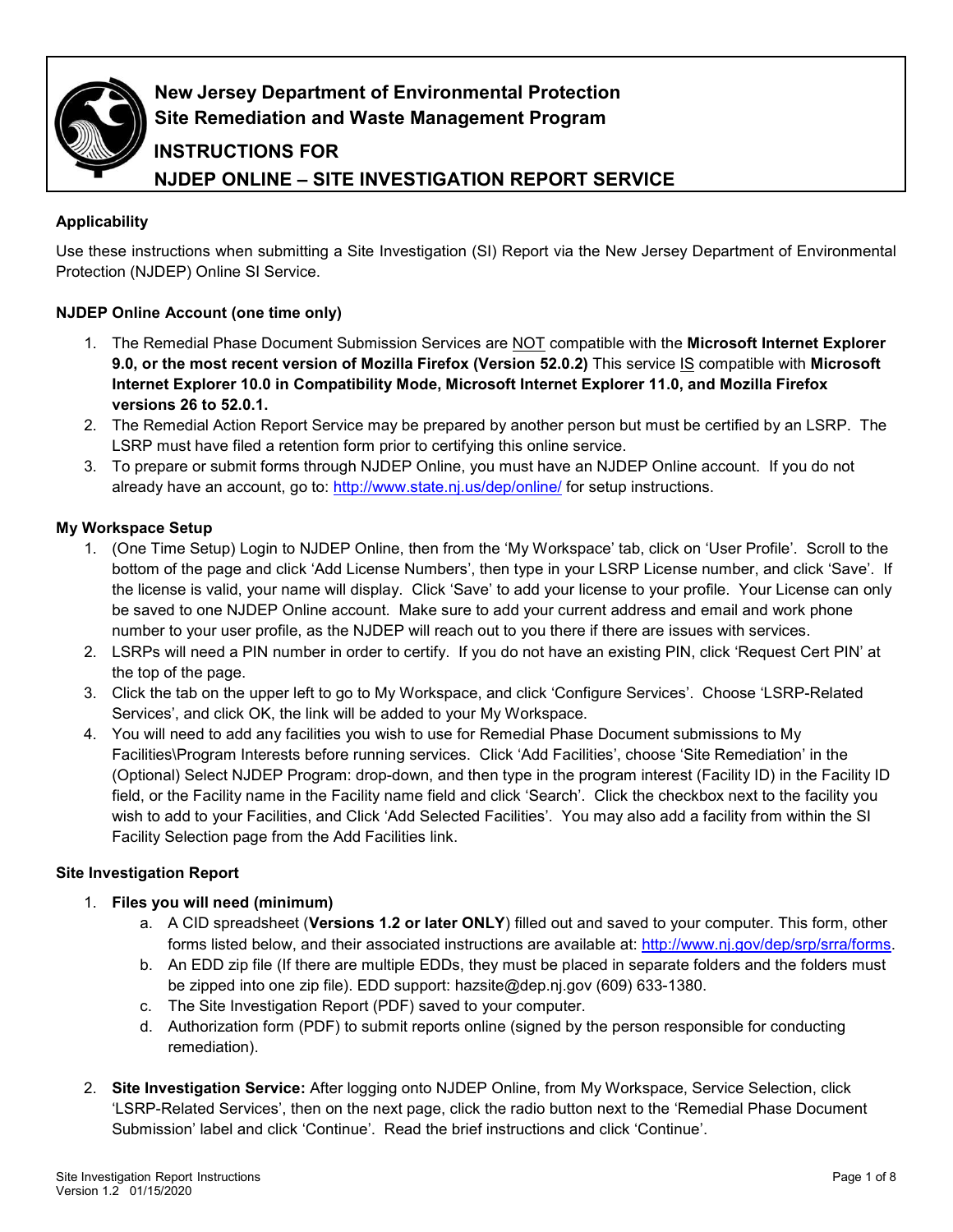- 3. **Facility Selection:** Choose one of the facilities you added to your profile by clicking a radio button on the left and click 'Continue'. You may add an additional facility by clicking the link at the bottom of the page.
- 4. **Case Selection:** Choose a case at that facility by clicking a radio button on the left and click 'Continue'.

## 5. **Submission Type Selection:**

Choose from one of the submission types and click 'Continue':

#### **Site Investigation (SI) Submissions:**

- a) **SI Area(s) of Concern.** Use this service when the SI is complete for one or more Areas of Concern, but not for the entire site. Also, use this service if the SI was conducted to support the determination of an offsite source.
- b) **SI Entire Site.** Use this service when the SI is complete for entire site.
- 6. **Submission Name:** The submission name field will be auto-populated using information from the Department's data management system. You may edit or rename the submission. Please note, the submission name field should contain sufficient useful information to reference the facility and this particular submission, such as Facility name in the future. Add any comments you wish to see associated with this individual service and click 'Continue'.
- 7. **Additional Site Information:** You cannot change or edit the information displayed under the 'Location Address' screen. It is possible that the name of the city may not match the name of the municipality. The name of the municipality (Incorporated name) where the taxes are paid should be used. You can only check this information for accuracy, and if the information needs to be changed or the address is incorrect, please contact Bureau of Case Assignment and Initial Notice at (609) 292-2943. You do have the ability to modify or add additional Blocks and Lots, if necessary. If there are no Block/Lots, click "I certify that a valid block lot combination does not apply for this project"

In the Coordinate Selection, you may change the X and Y coordinates if they are not correct. To change the coordinates, click on the "Undo Location" button, click on the map at the center of the site or the center of the facility (Moves the red X mark to a different location) and then click on the "Set Location" button, then choose the Center of the Site or the Center of the Facility from the Location Reference drop-down.

In the Location Confirmation Section, after you ensure that the location of the facility for this submission is correct, click on the radio button in front of the certification statement which indicates, "I hereby certify that the location of the property for which I am submitting this service is the same as the site location displayed above". Then, click 'Continue' to proceed.

8. **Contacts:** You must enter all contact information for the Person Responsible for Conducting the Remediation (Person Remediating). If the Responsible Party is the Person Remediating, you may copy the Responsible Party contact by clicking the 'Insert from Existing Contact(s)' drop-down and choosing a Responsible Party. Note that a \* indicates a required field. Click 'Add Number' if there is no phone number and add a number with a number type.

**Note:** If the Responsible Entity/Party tab displays, the fields will not be editable. If a change in the Responsible Entity/Party Contact information is required, contact Bureau of Case Assignment and Initial Notice at (609) 292-2943 or complete and submit the Site and Contact Information Update Form at: [http://www.nj.gov/dep/srp/srra/forms.](http://www.nj.gov/dep/srp/srra/forms)

9. **Case Inventory Document (CID) Upload:** You must upload the completed Case Inventory Document (CID) Excel spreadsheet via the SI Service. Please ensure you are using the latest version of this form. Download the latest version of this form from the NJDEP Website: [http://www.nj.gov/dep/srp/srra/forms.](http://www.nj.gov/dep/srp/srra/forms)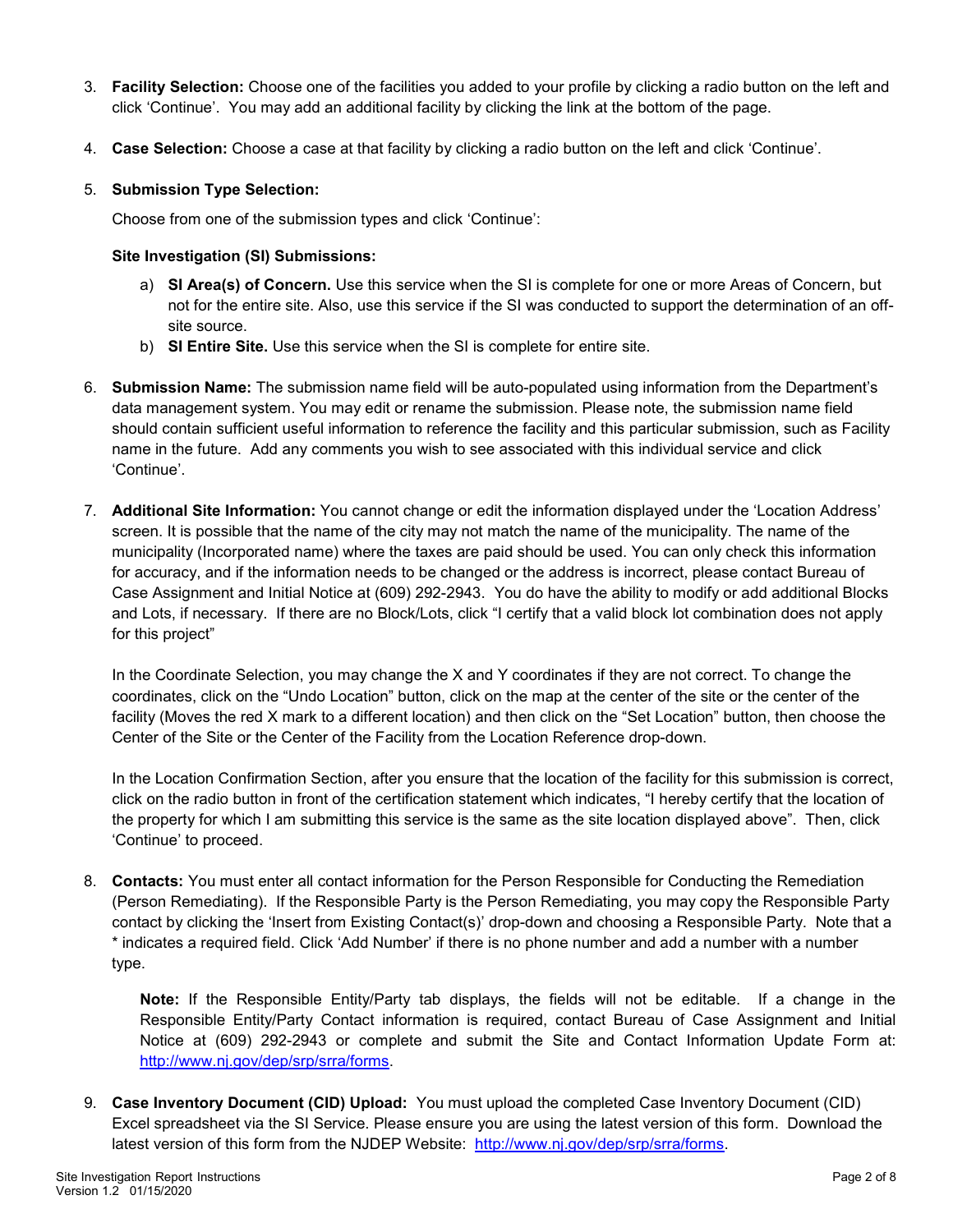To upload a file, click the 'Browse...' button and navigate to the CID spreadsheet, and click 'open'. It will take a few moments for the file to be uploaded. When complete, the browse button will disappear and the 'Continue' button will appear. If you would like to undo a particular upload, click the icon containing the 'x'.

- 10. **Case Inventory Document (CID) Upload Confirmation:** The first eight columns of the CID will display along with three additional columns. In the 'Included in Submission' column check each AOC that is covered in the report. The 'New AOC?' and 'Associate with Existing AOC' columns allow the CID AOCs to be matched with AOCs previously uploaded. If this is the first CID upload for the case, all the AOCs will be identified as new. If a CID has been uploaded in an online service previously, some or all CID rows will display 'System Found Match' in the Associate with Existing AOC' column. If the NJDEP service did not match a current AOC correctly with an AOC listed from a previous submission, match them by selecting 'No' in the 'New AOC?' column, and choose the AOC from the 'Associate with Existing AOC' drop-down. You can get a report of AOCs previously uploaded by clicking the 'AOC Report' link.
- 11. **AOC/Tank Relationship:** This page will only appear if an AOC is State or Federally Regulated Storage Tanks. On the AOC/Tank Relationship page, you will have the ability to associate AOCs from the uploaded CID to existing tanks in the NJDEP's UST Registration database. For any tank that is in an AOC, choose the AOC from the dropdown next to that tank.

**Note:** Each AOC option contained in the AOC dropdown window must be associated with at least one Tank prior to being able to continue with the service. Conversely, you are not required to make an AOC ID selection for all Tanks in the grid. For example, there may be five AOC ID's contained in the AOC dropdown window, and there may be 10 tanks generated in the grid. As long as you have associated every AOC in the dropdown window with at least one tank, then you will be able to continue with the service.

#### 12. **SI Submission Scope**

**Site Use:** Add rows to list all the current and future uses that apply to the site. Note: If the site's current or future use is a residence, school, or childcare, please ensure it is listed here. If the correct site use is not listed here, important questions will not appear in subsequent services and the submission will be invalid.

## **Case Type**

- Indicate if the remediation used public funds.
- Verify case types and add appropriate additional case types.

#### **Scope**

- Identify the total number of contaminated AOCs for your case (individually do not combine). This number refers to the entire case not just contaminated AOCs addressed in this submission. When determining the total number of contaminated AOCs associated with this case please note the following:
	- a) An "Area of concern" means any location defined as such pursuant to the Technical Requirements for Site Remediation, at N.J.A.C. 7:26E-1.8 available at [http://www.nj.gov/dep/srp/regs/.](http://www.nj.gov/dep/srp/regs/)
	- b) AOCs that have been identified in a PA where it was determined no sampling is required should not be included.
	- c) Contaminated AOCs that have received a final remediation document (NFA/RAO) should not be included.
	- d) **Do** include contaminated AOCs that previously received a No Further Investigation (NFI) since they have not received a final remediation document.
- Identify the total number of contaminated AOCs addressed in in this submission.
- Indicate if the Site Investigation is complete for potentially contaminated AOCs identified for this case. If "Yes":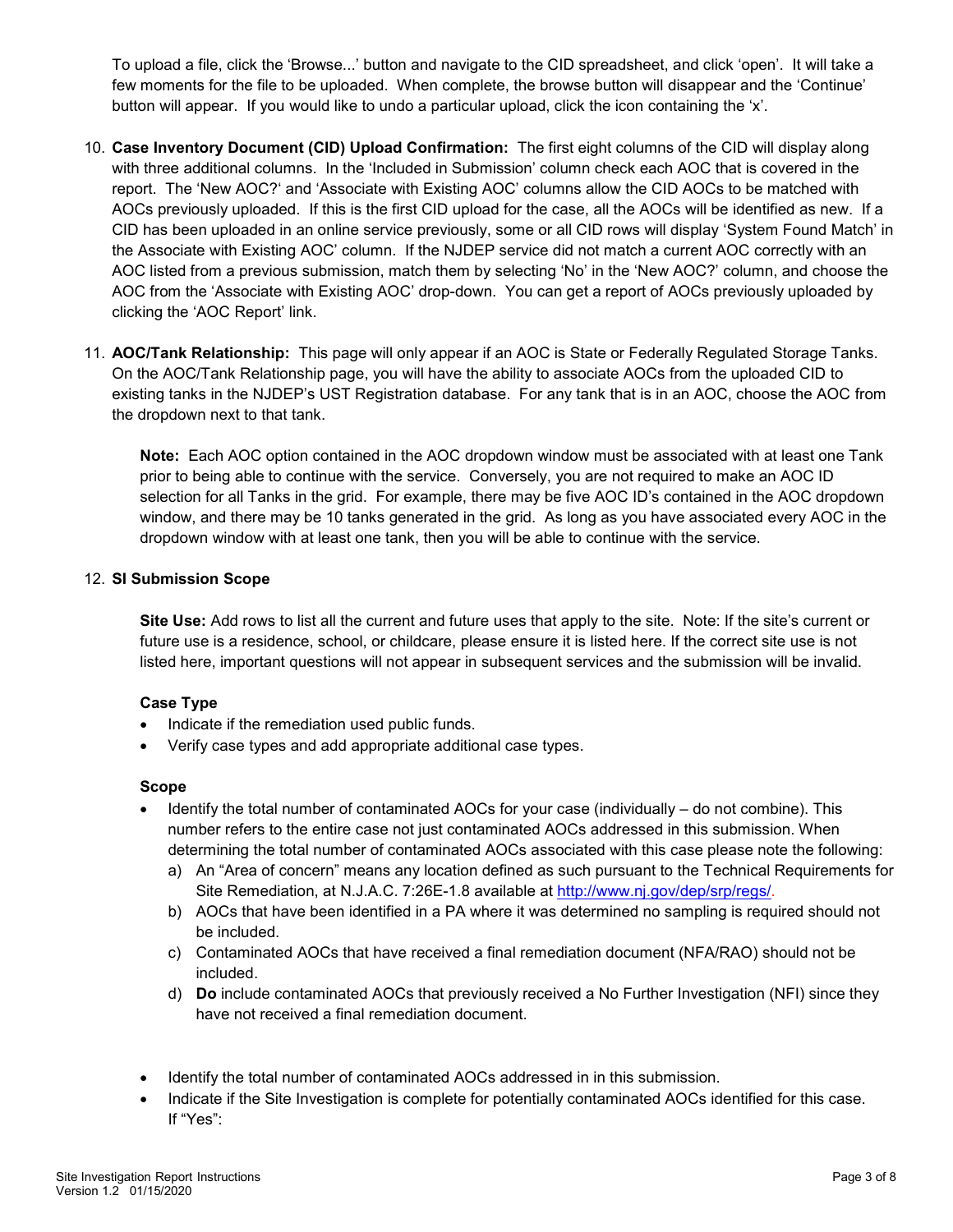- ♦ Provide the date the Site Investigation was complete for all potentially contaminated AOCs associated with this case.
- Indicate if a well search has been conducted.
- Indicate if there are any potable wells within 200 feet of the contaminated AOC(s) or within 200 feet of the site boundary.
- Identify the media(s) addressed in this submission: Soil/Groundwater/Mixed Media (Both Soil and GW) **Note:** Selection of the wrong choice for your remedial phase report will cause your submission to be invalid. The media controls the questions asked in the service. Select the appropriate media included in the Remedial Phase Report. If the Report included remedial action for Soil and Ground Water AOCs, choose 'Mixed media'. Mixed media means anything other than soil alone or ground water alone.
- 13. **Additional Details:** Answer the questions below. Choose the answer from the dropdown menu that reflects the current status for each Contaminant of Emerging Concern (CEC). These compounds are considered a contaminant of concern if they have been discharged to the environment. Additional information on CECs can be found at [https://www.nj.gov/dep/srp/emerging-contaminants/.](https://www.nj.gov/dep/srp/emerging-contaminants/)
	- What is the status of the investigation of 1,4-dioxane?
	- What is the status of the investigation of perchlorate?
	- What is the status of the investigation of per- and polyfluoroalkyl substances (PFAS), including but not limited to perfluorononanoic acid (PFNA), perfluorooctanoic acid (PFOA), and perfluorooctane sulfonic acid (PFOS) compounds?
	- What is the status of the investigation of  $1,2,3$ -trichloropropane  $(1,2,3$ -TCP $)$ ?

## 14. **SI Details**

**Note:** Not all fields will be displayed upon navigating into the SI Detail pages; however, selected additional fields will be displayed based on your selection(s). Directions for questions, where needed, are displayed in blue text above the question.

- c) **SI Details**
	- Indicate if a discharge has occurred from a federally regulated UST that has not received an NFA/RAO.
	- Indicate if an environmentally sensitive natural resource (ESNR) is present on, adjacent to, or potentially impacted by the site.

If "Yes":

- ♦ Identify the location in the report of the site map showing the location of all ESNRs.
- ♦ Indicate if there are visible signs of impact/impairment (e.g., discolored media, stressed vegetation, discharge/spill, seeps, fish kill).
- ♦ Indicate if land use permits required to complete any of the investigative activities. If "Yes":
	- $\circ$  Provide the section/page(s) of the report where the land use permits are discussed.
- Indicate if there are any AOCs at which an SI was conducted and an RI/RA is not proposed. If "Yes", answer the following questions:
	- ♦ Are any soil analytical results greater than the most stringent Direct Contact Soil Remediation Standards (DCSRS)?
	- ♦ Are any soil analytical results greater than the default Impact to Ground Water Soil Screening Levels (IGWSSL)?
	- ♦ Are any ground water analytical results greater than the Ground Water Quality Standards (GWQS)?
	- ♦ Are any Reporting Limits (RLs) greater than the applicable soil and/or ground water standards or screening levels?
	- Are any surface water analytical results greater than the most stringent Surface Water Quality Standards?
	- Are any sediment analytical results above the screening levels?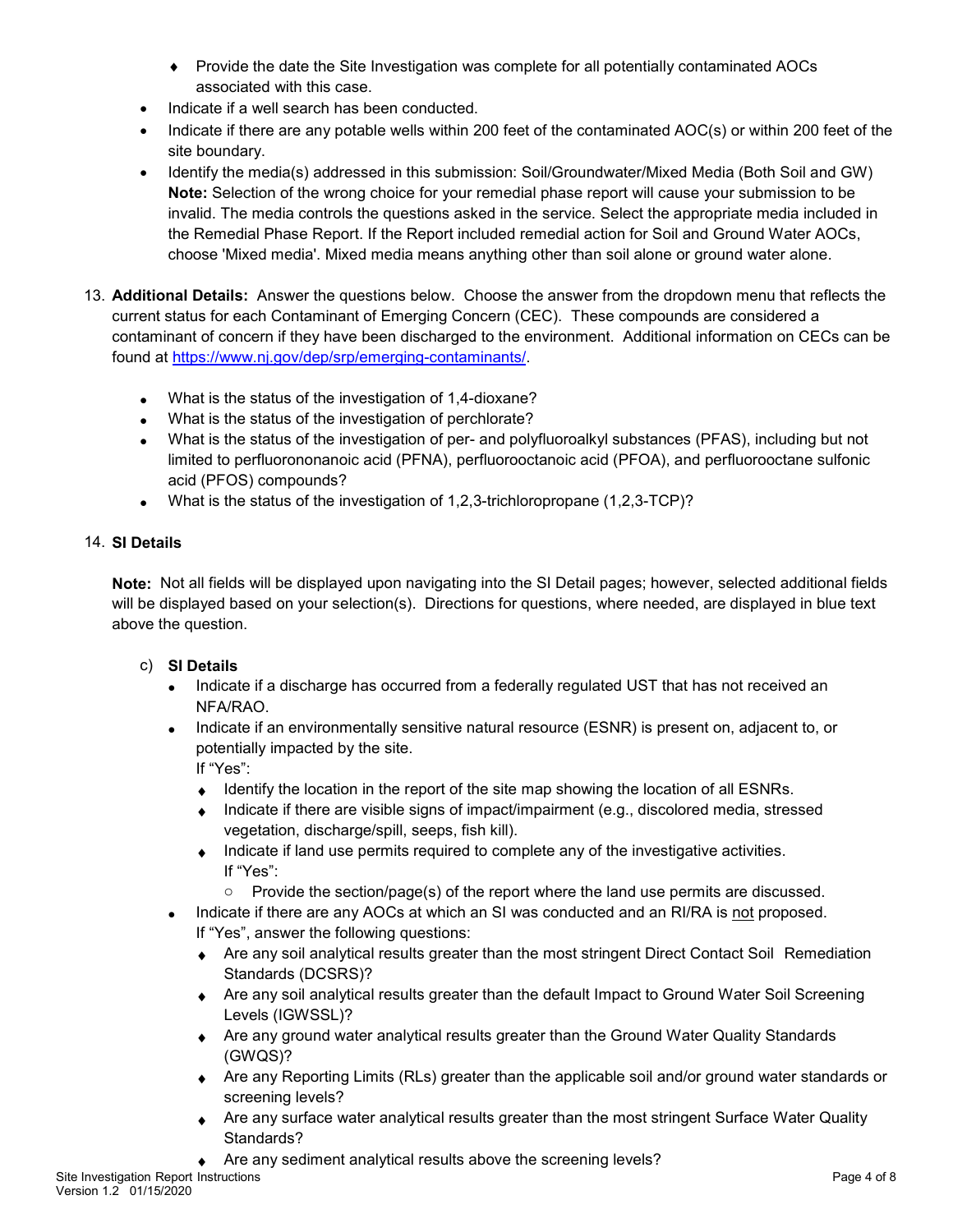- Are any soil analytical results greater than Soil Ecological Screening Criteria in an Environmentally Sensitive Natural Resource (ESNR)?
- ◆ Are any analytical results above the vapor intrusion screening levels?
- Did the SI demonstrate via background investigation per N.J.A.C. 7:26E-3.8 that contamination is naturally occurring?
- ♦ Did the SI demonstrate via background investigation per N.J.A.C. 7:26E-3.9, that contamination is migrating onto this site?
- ♦ Contamination is associated with an ongoing ISRA remediation not related to this investigation?

## d) **SI Detail – Soils**

## **Soil Investigation** *(Displayed when media type is Soil or Mixed Media)*

- Indicate if soil contamination is present at levels greater than the Applicable Remediation Standards. If "Yes",
	- ♦ Select all of the 'Contaminated Soil Conditions' that apply by adding rows to the dropdown table.
- Indicate if historic fill is present. Information on Category 1 and Category 2 EPH is available at: [http://www.nj.gov/dep/srp/guidance/rs/#phc.](http://www.nj.gov/dep/srp/guidance/rs/#phc)
- Indicate if historic fill is present.

Determine if historic fill is located on a site in accordance with N.J.A.C. 7:26E-3.12 and N.J.A.C. 7:26E-4.7 which limits the scope of both the remedial investigation and remedial action. Historic fill contaminant delineation is limited to the on-site property boundaries. Ground water delineation is limited when the extent of the historic fill is contained within the property boundaries. Additional information about Historic Fill is available at: [http://www.nj.gov/dep/srp/guidance/#historic\\_fill.](http://www.nj.gov/dep/srp/guidance/#historic_fill) If "Yes":

- ♦ Indicate all of the types of evidence that support the presence of historic fill by adding rows to the dropdown table.
- ♦ Indicate if there are any other AOC's (i.e. location of discharge and any contaminants that may have migrated to the area) located within the defined boundaries of the historic fill. If "Yes":
	- $\circ$  Have the same contaminant type(s) (e.g. lead, arsenic, benzo(a)pyrene, etc.) characterized as being present in the historic fill been sampled for as a contaminant of concern at these colocated AOC's?

## e) **SI Details – Ground Water**

**Ground Water** *(Displayed when media type is Ground water or Mixed Media)*

- Choose the appropriate Ground Water Classification(s) from the dropdown table. Add additional rows if necessary. Additional information about Ground Water Classifications is available at: [http://www.nj.gov/dep/wms/bwqsa/gwqs.htm.](http://www.nj.gov/dep/wms/bwqsa/gwqs.htm)
- Indicate if any ground water concentrations are greater than the Applicable Remediation Standard. If "Yes":
	- ♦ Select all of the ground water conditions that apply by adding rows to the dropdown table. General guidance can be viewed at: [http://www.nj.gov/dep/srp/guidance.](http://www.nj.gov/dep/srp/guidance) Specific ground water remediation guidance can be viewed at: [http://www.nj.gov/dep/srp/guidance/index.html#pa\\_si\\_ri\\_gw.](http://www.nj.gov/dep/srp/guidance/index.html#pa_si_ri_gw)
- Indicate if contaminated ground water is present in the bedrock aquifer.
- Indicate if any contaminant levels in ground water exceed the Vapor Intrusion Screening Levels(VISL).

If "Yes":

- ♦ Indicate if a vapor intrusion investigation was conducted.
- ♦ Select all of the 'Vapor Intrusion Conditions' that apply by adding rows to the dropdown table.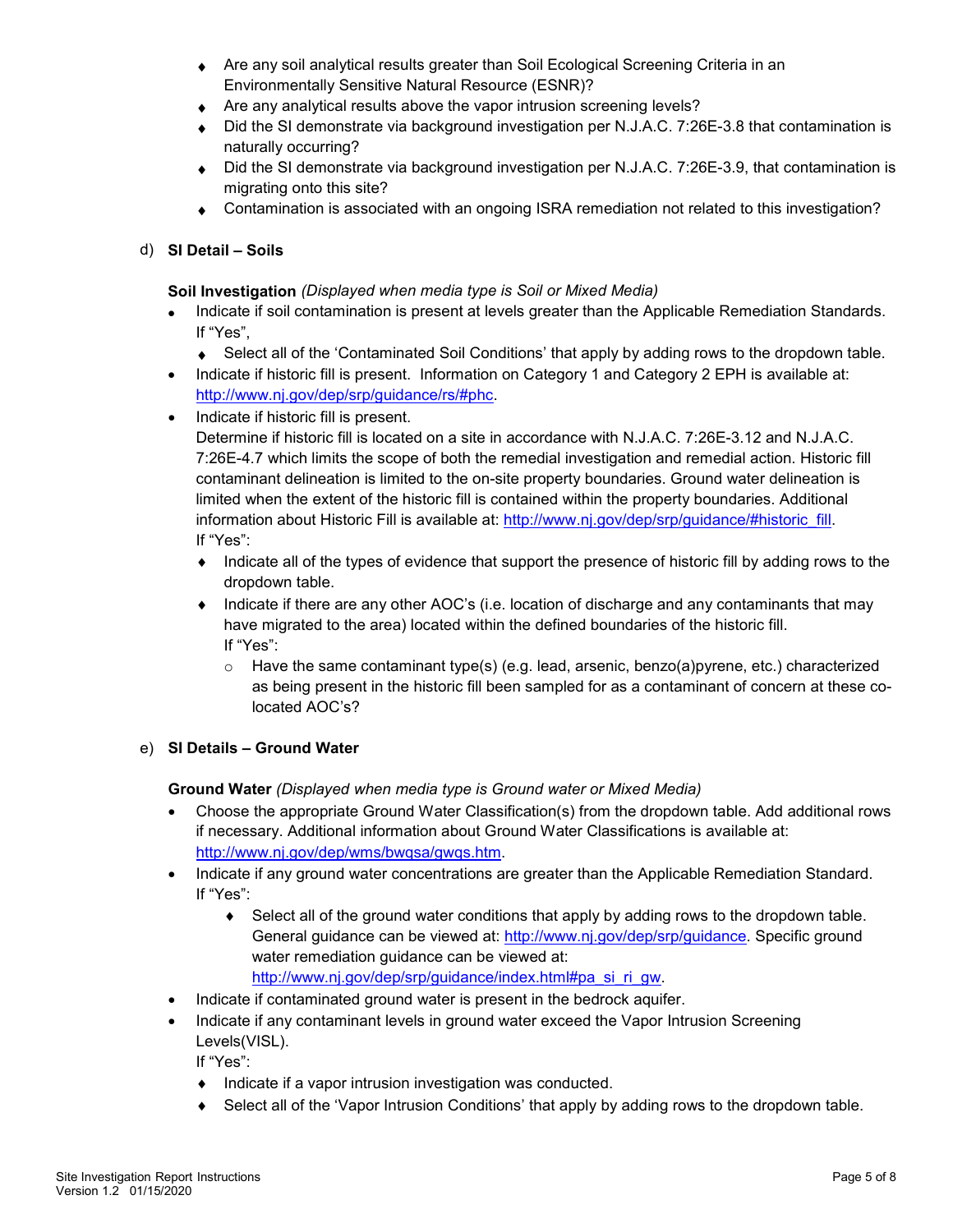## f) **Applicable Remediation Standards**

#### **Applicable Remediation Standards**

Complete this section to identify Applicable Remediation Standards, including any compliance averaging, compliance options, and site specific standards that were utilized. The Remediation Standards rules and Basis and Background documents are available at: [http://www.nj.gov/dep/srp/guidance/rs/.](http://www.nj.gov/dep/srp/guidance/rs/)

On June 2, 2008, the NJDEP adopted new Soil Remediation Standards (N.J.A.C. 7:26D). For Phase In Guidance for Use of Remediation Standards, N.J.A.C. 7:26D, available at: [http://www.state.nj.us/dep/srp/guidance/rs/phasein.htm.](http://www.state.nj.us/dep/srp/guidance/rs/phasein.htm)

The ground water (N.J.A.C. 7:9C) and surface water (N.J.A.C. 7:9B) remediation standards were previously effective and are available at: [http://www.nj.gov/dep/wms/bwqsa/gwqs.htm.](http://www.nj.gov/dep/wms/bwqsa/gwqs.htm)

• Indicate if compliance averaging has been utilized to determine compliance with an exposure Pathway.

If "Yes":

- $\bullet$  Identify the specific pathway(s) and method(s) for which they were used by completing the dropdown table. Add rows as necessary. Additional information on compliance averaging can be found in the NJDEP Technical Guidance for the Attainment of Remediation Standards and SiteSpecific Criteria available at: [http://www.nj.gov/dep/srp/guidance/#attainment\\_comp](http://www.nj.gov/dep/srp/guidance/#attainment_comp)
- Indicate if a compliance option has been utilized to determine compliance with the Impact to Ground Water (IGW) Pathway.

If "Yes":

- ♦ Identify all of the Compliance Options used for the IGW Pathway by completing the dropdown table. Add rows as necessary. Guidance on compliance options can be found at: <http://www.state.nj.us/dep/srp/guidance/rs>
- Indicate if Site Specific Standards were used for the Impact to Ground Water Pathway. If "Yes":
	- ♦ Identify all of the Site Specific Standards used for the IGW Pathway by completing the drop down table. Add rows as necessary. Guidance on the site specific impact to ground water soil remediation standards can be found at: [http://www.state.nj.us/dep/srp/guidance/rs/igw\\_intro.htm](http://www.state.nj.us/dep/srp/guidance/rs/igw_intro.htm)
	- ♦ Was the "Alternative or New Remediation Standard and/or Screening Level Application Form" submitted?
- Indicate if Alternative Remediation Standards were used for the Ingestion/Dermal Pathway. Guidance can be found at [http://www.state.nj.us/dep/srp/guidance/rs/.](http://www.state.nj.us/dep/srp/guidance/rs/) If "Yes":
	- Was the "Alternative or New Remediation Standard and/or Screening Level Application Form" submitted?
- Indicate if Alternative Remediation Standards were used for the Inhalation Pathway. Guidance can be found at [http://www.state.nj.us/dep/srp/guidance/rs/.](http://www.state.nj.us/dep/srp/guidance/rs/)

If "Yes":

- ♦ Was the "Alternative or New Remediation Standard and/or Screening Level Application Form" submitted?
- Indicate if an interim soil remediation standard was proposed where a standard does not currently exist.

If "Yes":

- ♦ Was the "Alternative or New Remediation Standard and/or Screening Level Application Form" submitted?
- Indicate if a site-specific screening level was developed for the evaluation of the VI pathway, or if you are proposing an alternate vapor intrusion screening level. If "Yes":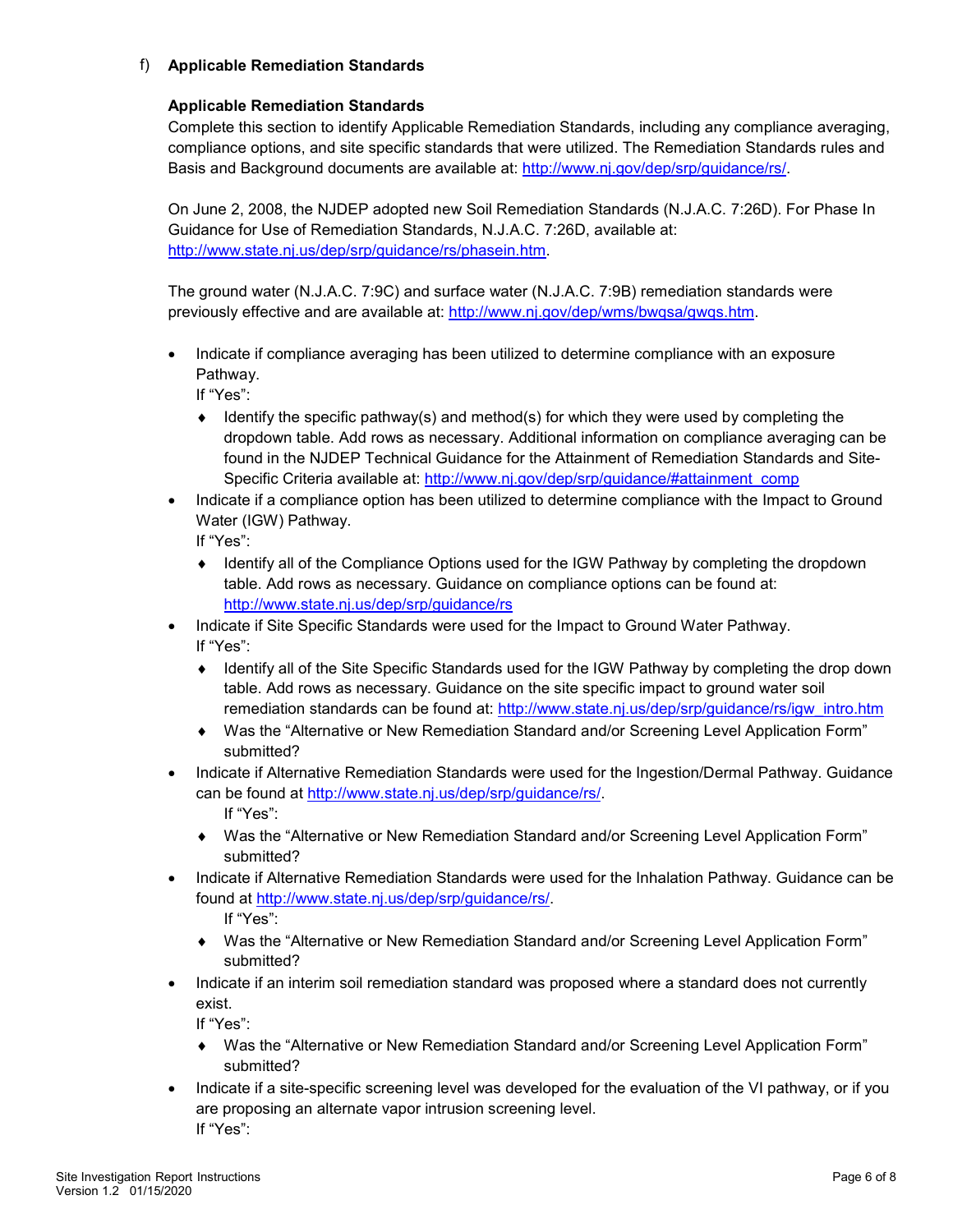Was the "Alternative or New Remediation Standard and/or Screening Level Application Form" submitted?

## g) **SI Details - Miscellaneous**

#### **Miscellaneous**

- Indicate if dioxin has been detected in any site media. Answer "Yes" if dioxin was detected in soil, ground water, or sediment utilizing acceptable analytical methods. If dioxin was not included in the laboratory analysis, select "N/A".
- Indicate whether any new information has been generated during the current remedial phase that changes or contradicts any conclusions previously provided in reports. Provide specific details of any changes or corrections by adding an additional row and selecting "Other Information"; then include the description of new information in that row. Add all rows that are applicable.
- Indicate if a variance from the regulations has been implemented. If a variance from the Tech Rules, N.J.A.C. 7:26E, was initiated at any point in the investigation/remediation answer "Yes". For additional information on variances, see the Technical Requirements for Site Remediation N.J.A.C. 7:26E-1.7 at: [http://www.nj.gov/dep/rules/rules/njac7\\_26e.pdf.](http://www.nj.gov/dep/rules/rules/njac7_26e.pdf) If "Yes":
	- ♦ Complete the dropdown table by providing the page number of report where the rationale for the variance is provided and the citation from which the remediation has varied. Add additional rows as necessary.
- Indicate if the laboratory reporting levels below applicable remediation standards/screening levels required for the site.
- Indicate if any NFAs/RAOs have been issued for this site prior to this submission.
	- If "Yes," answer the following questions:
	- ♦ Does the site currently have a deed Notice?
	- ♦ Does the site currently have a Classification Exception Area (CEA)?
	- ♦ Has an order of magnitude evaluation been performed?
- 15. **Attachment Upload (Not the SI Report yet)** The SI itself is not uploaded here; the SI Report is uploaded on the next page.

**Note:** If the required files are not submitted here (signed affidavit, and if applicable, EDD and Receptor Evaluation) they must be sent to the NJDEP on CD within 14 days or this submission will be deemed administratively incomplete, and will have to be resubmitted.

- a) Click the dropdown list above 'Add Attachment' to add any optional attachments.
- b) On each row click the 'Browse...' button and navigate to the file to be uploaded and choose it, and click open. The file will take a moment to upload. The Browse button will disappear when the file is finished uploading. When all rows are complete click "Continue" button at bottom of screen.
- c) If any file fails to upload, click 'Bypass upload'. If you must bypass any attachment your SI submission will not be complete until the attachment is received by NJDEP by mail. The acknowledgement letter will contain a detailed attachment cover page to submit.

## 16. **Remedial Phase Report Upload (Site Investigation Report, Maps & Figures, Data Deliverables)**

Upload the Remedial Phase Report on this page. The document can be uploaded as a single file, or split into three sections, the Main Report, Maps and Figures, and Data Deliverables. Each section can be further divided into multiple pdfs if necessary. The NJDEP recommends uploading the data deliverables as a separate file.

a) To upload the required report, click the 'Browse...' button and navigate to the file to be uploaded, choose it, and click open. The file will take a moment to upload. The Browse button will disappear when the file is finished uploading.